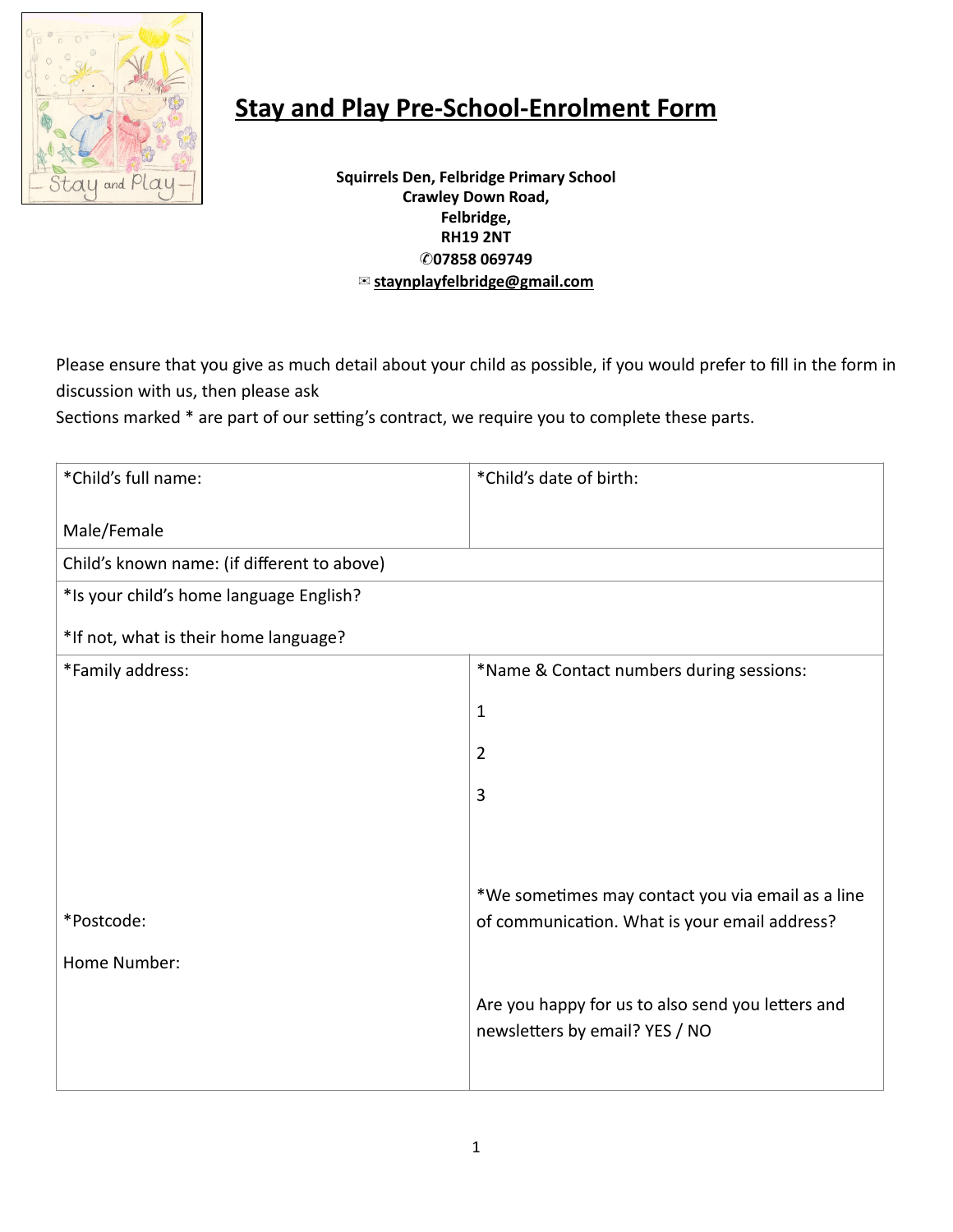| *Name and Address of Parents / Carers with whom the child normally lives:                                                                                                           |          |
|-------------------------------------------------------------------------------------------------------------------------------------------------------------------------------------|----------|
| *Do all the above have parental responsibility for the child?<br>*If NO, please state who has legal responsibility.                                                                 | YES / NO |
| *Any other adults with parental responsibility / rights with whom the child does not live? YES / NO                                                                                 |          |
| *Details:                                                                                                                                                                           |          |
| *Name:                                                                                                                                                                              |          |
| *Email address*:                                                                                                                                                                    |          |
| *Relationship to child?                                                                                                                                                             |          |
| *Is this person an emergency contact?                                                                                                                                               | YES / NO |
| *What is their phone number?                                                                                                                                                        |          |
| *Password for collection of child by adult unfamiliar to Nursery staff:                                                                                                             |          |
| *Please provide details of two people who can collect and have your authority to act in an emergency for<br>your child:                                                             |          |
| *Name:                                                                                                                                                                              |          |
| *Contact number:                                                                                                                                                                    |          |
| *Relationship to child:                                                                                                                                                             |          |
| *"I am happy for Stay and Play to contact me in the event of an emergency                                                                                                           |          |
|                                                                                                                                                                                     |          |
| *Name:                                                                                                                                                                              |          |
| *Contact number:                                                                                                                                                                    |          |
| Relationship to child:                                                                                                                                                              |          |
| *"I am happy for Stay and Play to contact me in the event of an emergency                                                                                                           |          |
| We will not use these details until your emergency contact has filled in the 'emergency contact consent<br>form' and it has been returned to us.                                    |          |
| If no one can be contacted, in an emergency the Nursery Manager will allow other trained professionals to<br>make decisions in the best interest of your child (e.g. medical staff) |          |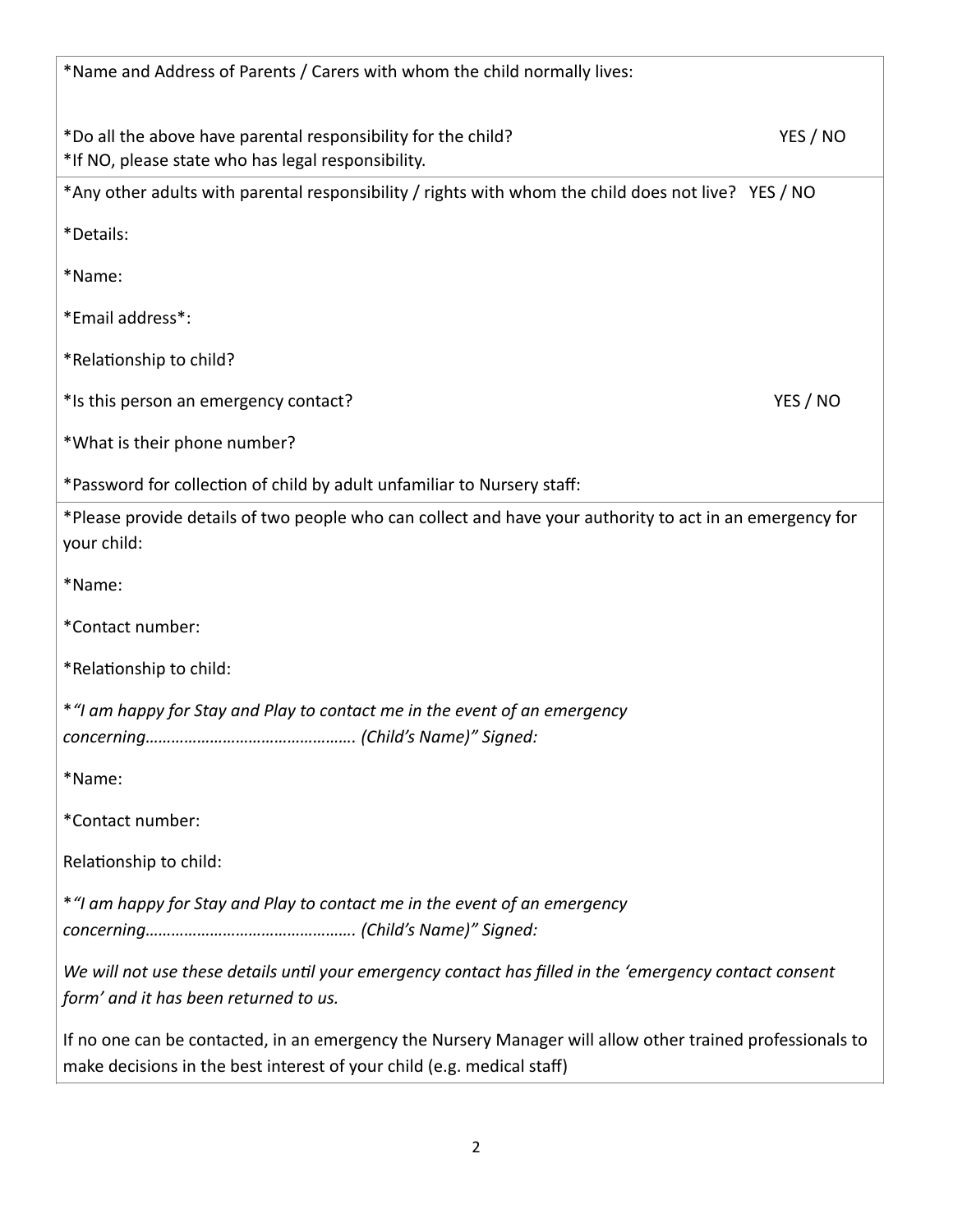## \*Child's doctor:

\*Surgery name, address and telephone number:

\*Child's Health visitor:

Telephone number:

| *My child has had the following immunisations, please tick all those that are relevant |  |
|----------------------------------------------------------------------------------------|--|
|----------------------------------------------------------------------------------------|--|

| Diphtheria                    | <b>HIB</b>                           | Measles (separate<br>vaccine)                                                                            | Mumps (separate<br>vaccine) |
|-------------------------------|--------------------------------------|----------------------------------------------------------------------------------------------------------|-----------------------------|
| Rubella (separate<br>vaccine) | Meningitis C                         | <b>MMR</b>                                                                                               | Polio                       |
| Tetanus                       | <b>Whooping Cough</b><br>(Pertussis) | Other (please specify)                                                                                   | Other (please specify)      |
|                               |                                      | $*$ Muchild bas had the following shildhood illnesses Ldissasses please tick all those that are relevant |                             |

My child has had the following childhood illnesses / diseases, please tick all those that are relevant

| Chicken Pox | <b>Measles</b>         | <b>Mumps</b>           | Hand, foot and mouth   |
|-------------|------------------------|------------------------|------------------------|
| Impetigo    | Other (please specify) | Other (please specify) | Other (please specify) |

\*Has your child any medical condition we should be aware of? (Asthma, eczema etc.) YES / NO

\*Details:

\*Do nursery staff need any special training to be able to accommodate your child's medical needs? YES / NO

\*Details:

\*Has your child any allergies or food intolerances? YES / NO

\*Details:

\*If yes, how does your child react to these? (So that we know the symptoms to look for in cases of emergency)

|                          | Dietary PREFERENCES, please tick all those that are relevant |                               |                                    |
|--------------------------|--------------------------------------------------------------|-------------------------------|------------------------------------|
| My child is a vegetarian | My child is a vegan                                          | My child does not eat<br>pork | My child eats fish but not<br>meat |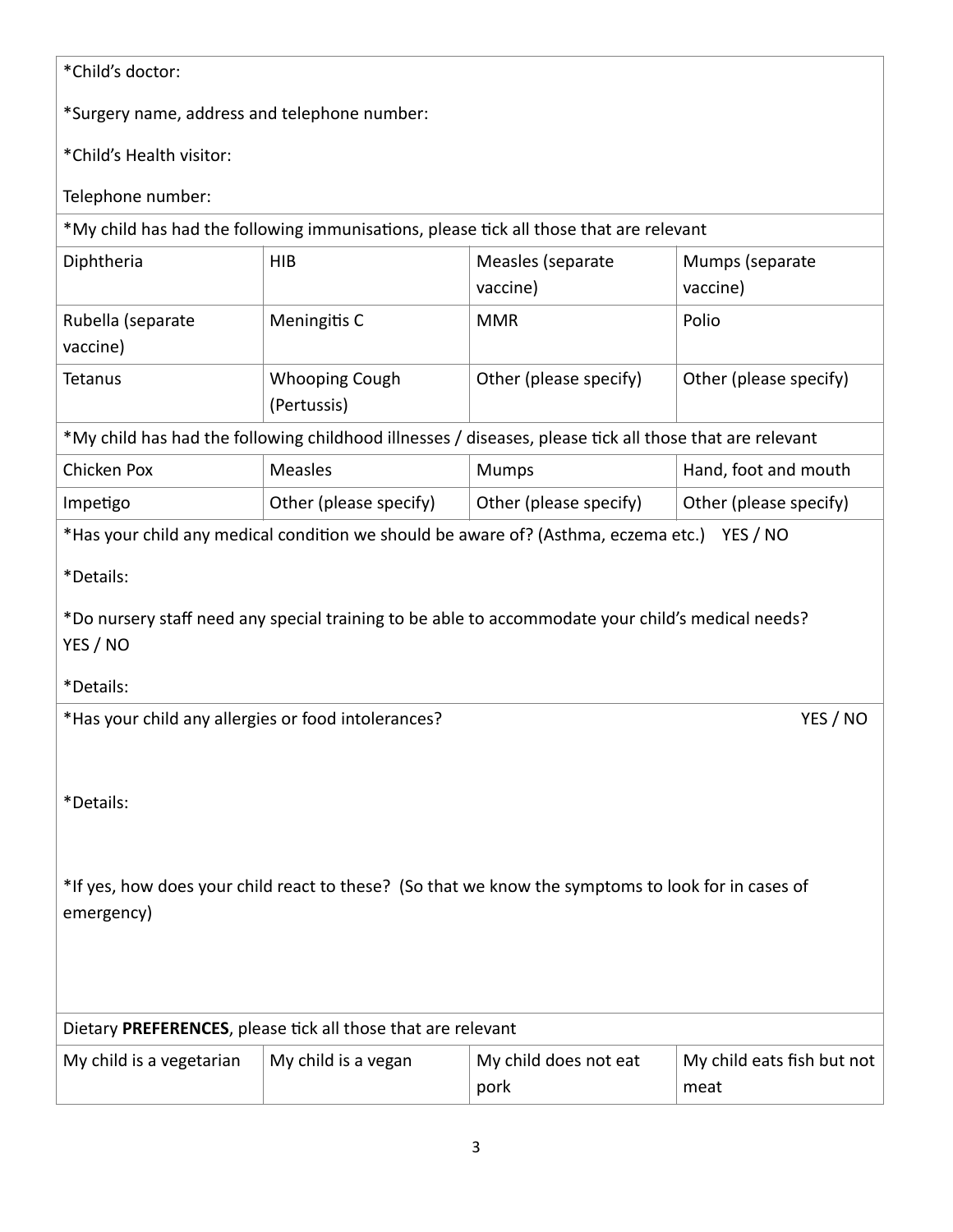| *Is there any other dietary information that we need to know?                                               | YES / NO |
|-------------------------------------------------------------------------------------------------------------|----------|
| *Details:                                                                                                   |          |
| *Does your child have any other diagnosed special needs and / or need any additional support?               | YES/NO   |
| *Details:                                                                                                   |          |
| *Are there any other professionals involved with your child? E.g. speech therapy or paediatrician? YES/NO   |          |
| *Details:                                                                                                   |          |
| *Name:                                                                                                      |          |
| *Contact details:                                                                                           |          |
| Will your child be attending any other childcare setting as well as Stay and Play? (e.g. another Nursery, a |          |
| child minder or a Nanny?)                                                                                   | YES / NO |
| Details:                                                                                                    |          |
| Name of setting:                                                                                            |          |
| Contact details:                                                                                            |          |
| Name of Key person:                                                                                         |          |
| Has your child previously attended a childcare setting?                                                     | YES / NO |
| Details:                                                                                                    |          |
| Name of setting:                                                                                            |          |
| If you are applying for education funding, please provide the following details:                            |          |
| A copy of your child's birth certificate or passport to confirm their age                                   |          |
| Your 30-hour funding confirmation code to enable us to apply for the funding on your behalf                 |          |
| (Eligibility criteria apply)                                                                                |          |
| Please note that you will be required to complete additional forms to claim education funding               |          |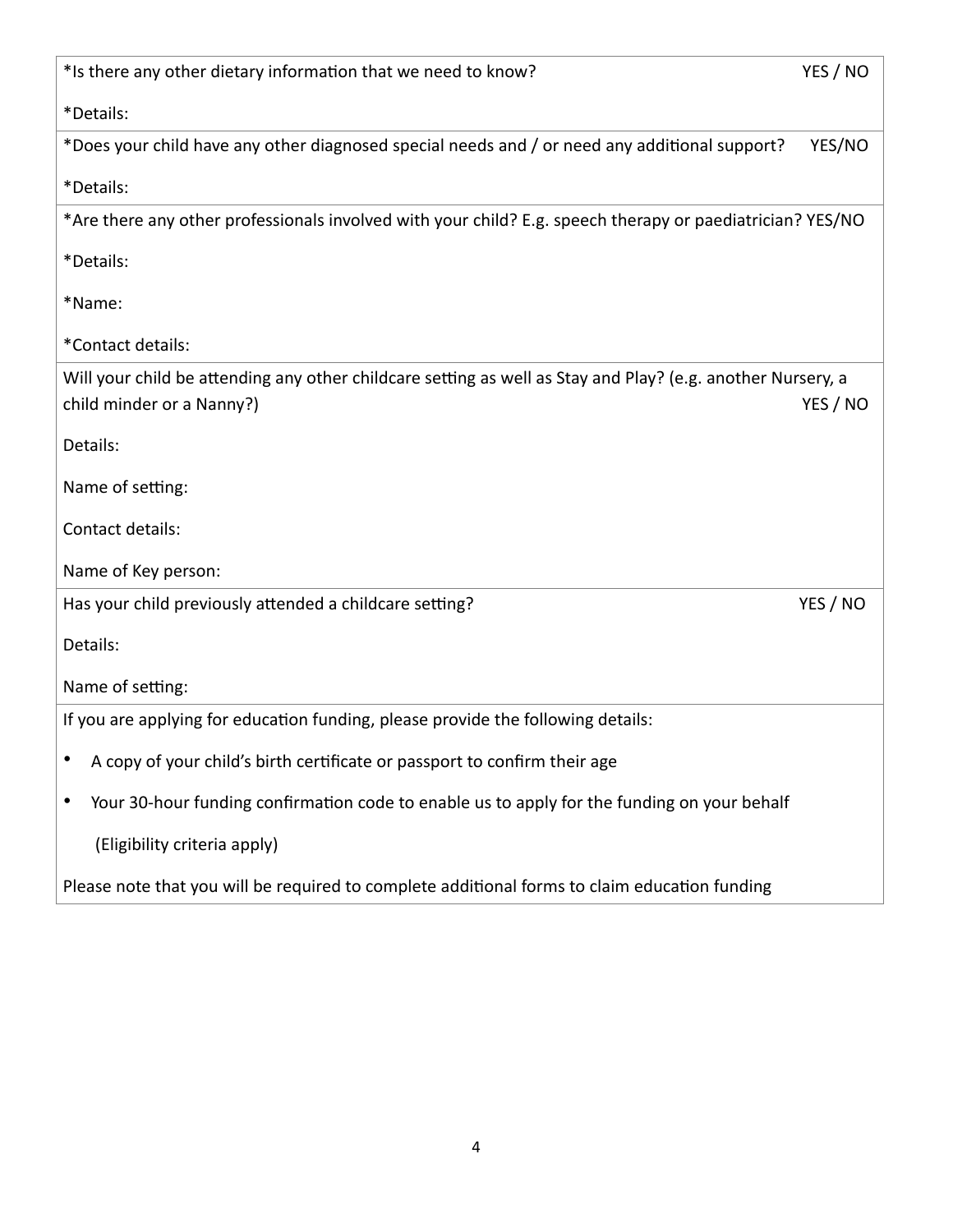Г

| <u>Permissions</u>                                                                                                                                                                                                |          |
|-------------------------------------------------------------------------------------------------------------------------------------------------------------------------------------------------------------------|----------|
| *Are you happy for us to use your email address to add you as a user on Tapestry?                                                                                                                                 | YES / NO |
| *Are there any other adults who would like to be added as users to your child's Tapestry account?<br>YES / NO                                                                                                     |          |
| *Details:                                                                                                                                                                                                         |          |
| *Name:                                                                                                                                                                                                            |          |
|                                                                                                                                                                                                                   |          |
| setting will contact via email to invite participation in Learning and Development records.                                                                                                                       |          |
| *I understand that there are photographs of my child in support of their learning and development that will<br>be stored on Tapestry                                                                              | YES / NO |
| *I am happy that there may be photographs of my child which are seen by adults associated with Stay and<br>Play setting in the context of celebrating the setting or tracking learning and development*           | YES / NO |
| *I give consent for photographs to be taken of my child for display and / or record keeping purposes?<br>(Photographs will be kept in setting, or stored and uploaded for printing purposes on computer) YES / NO |          |
| *I give consent for photographs that I approve individually to be taken of my child for the Pre-School<br>website and Facebook page                                                                               | YES / NO |
| *I give consent for staff and other agencies such as Area SENCO and Health Visitors to carry out and record<br>observations of my child, for the purpose of developmental assessment:                             | YES / NO |
| *I give permission for my child to be taken off site for short walks or to the park as part of Nursery<br>activities.                                                                                             | YES / NO |
| *I give permission for my child to participate in celebrations and festivals as part of the curriculum, this may<br>include sweets, chocolate or other foods given during festivals and celebrations?             | YES/NO   |
| I give permission for Pre-school staff to put a hypoallergenic plaster onto a minor wound if necessary, to<br>keep a wound clean                                                                                  | YES / NO |
| *I give permission for the Pre-School to act in the best interests of my child in the event of a medical<br>emergency:                                                                                            | YES/NO   |
| *I consent to abiding by the polices, rules and regulations of the setting (these are available on request)                                                                                                       |          |
|                                                                                                                                                                                                                   | YES / NO |
|                                                                                                                                                                                                                   |          |